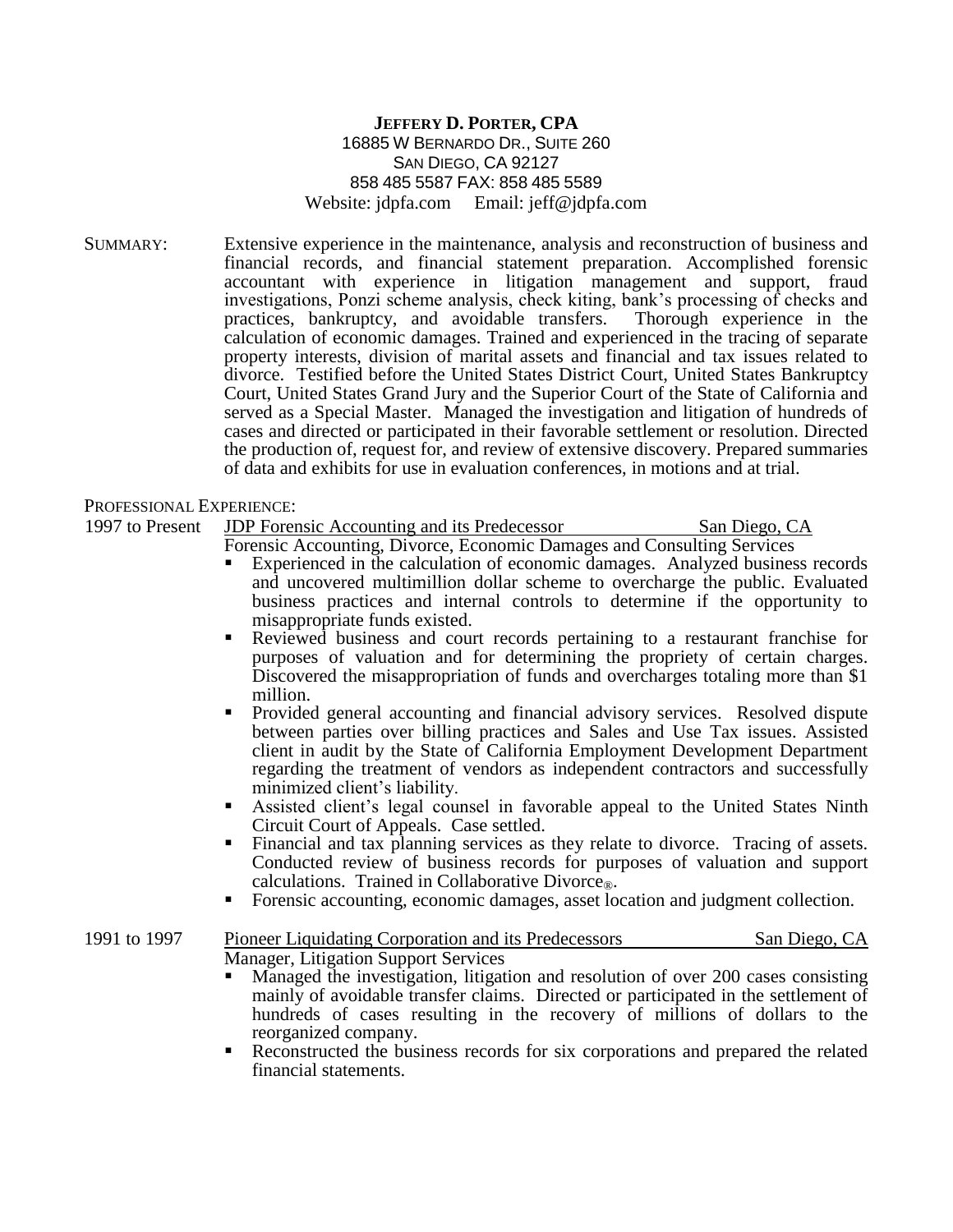- Participated in the preparation of the Chapter 11 Plan of Reorganization and Disclosure Statement involving six corporations and over 2,800 investors who invested approximately \$200 million in fractionalized interests in trust deeds. Prepared debtors' cash flow projections, including its loan portfolio consisting of 480 loans, for inclusion in the Plan of Reorganization and assisted in the valuation of various assets. Analyzed and resolved as to allowance and amount the over \$200 million in proofs of claims filed in the Chapter 11 case.
- Provided deposition testimony and testified before the United States District Court, United States Bankruptcy Court and before a United States Grand Jury. Provided testimony regarding check kiting, the payment of checks against uncollected funds, numerous loan originations, business transactions and relationships of the pre-petition companies. I also testified as to numerous loans and lines of credit the pre-petition companies received from banks and other parties.
- Created databases analyzing the check kiting and uncollected funds activity of the pre-petition companies' bank accounts consisting of hundreds of bank accounts at more than six banks. Reconstructed the bank's records analyzing check kiting activity which reconstructed records were used in motions and as exhibits at trial. Reviewed loan underwriting, funding, sale, assignment, chain of title and other business records and prepared analyses summarizing activity. These analyses were used in various motions and as exhibits at trials for various purposes including establishing the existence of a Ponzi scheme.
- Directed investigations in conjunction with the Financial Institutions Fraud Task Force, consisting of the United States Attorney's Office, Federal Bureau of Investigation and Internal Revenue Service. These investigations included tax evasion, mail fraud, and check kiting which resulted in several felony criminal convictions.
- Investigated and documented events and circumstances surrounding general liability claims by third parties. Minimized the companies' exposure by uncovering and defending against fraudulent claims.

| 1990 to 1991 | Consultant                                                                                                                                                                                                                                                                                                            | San Diego, CA                                                                                                                                                |
|--------------|-----------------------------------------------------------------------------------------------------------------------------------------------------------------------------------------------------------------------------------------------------------------------------------------------------------------------|--------------------------------------------------------------------------------------------------------------------------------------------------------------|
|              | <b>Accounting and Real Estate Financing</b><br>conventional loans and Reg. D offerings.                                                                                                                                                                                                                               | Provided accounting and consulting services regarding the financing, purchase,<br>and development of commercial and residential real estate projects through |
| 1986 to 1990 | Diversified Turnkey Construction, L. A. I. Design and                                                                                                                                                                                                                                                                 |                                                                                                                                                              |
|              | San Diego Diversified Builders Services                                                                                                                                                                                                                                                                               | San Diego, CA                                                                                                                                                |
|              | Controller                                                                                                                                                                                                                                                                                                            |                                                                                                                                                              |
|              | Managed the accounting, financial reporting, budgeting and tax return preparation<br>for these multi-million dollar construction and development firms. Implemented<br>accounting policies and procedures and developed financial reporting systems for<br>startup divisions. Reported directly to senior management. |                                                                                                                                                              |
| 1983 to 1986 | <b>Price Waterhouse</b>                                                                                                                                                                                                                                                                                               | Los Angeles and San Diego, CA                                                                                                                                |
|              |                                                                                                                                                                                                                                                                                                                       | Performed audits and provided consulting services for a broad base of clients                                                                                |
|              |                                                                                                                                                                                                                                                                                                                       | including public and private companies in such industries as retail, manufacturing,                                                                          |
|              | real estate, and banking.                                                                                                                                                                                                                                                                                             |                                                                                                                                                              |